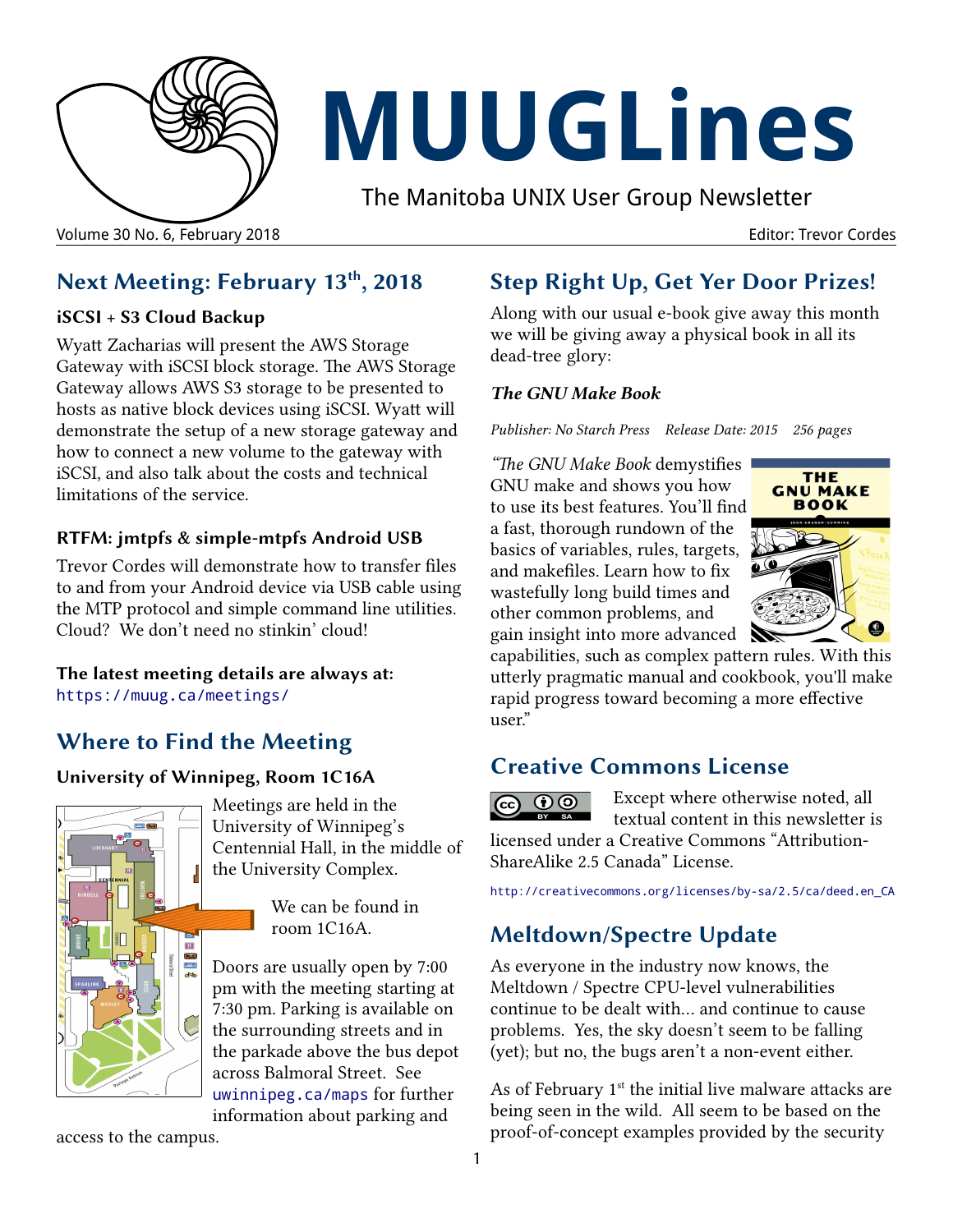researchers in January. All seem to be "feelers" to see what can be done with the flaws rather than actual, nasty, virulent attacks. But that could quickly change.

The worst part is that attacks are using JavaScript as the attack vector. That means that just browsing to an infected web site, or even viewing a trusted web site that contains an infected ad, can unleash the attack on your system.

The most likely targets of the attacks are your passwords / credentials for other websites, as well as other data that may be in browser memory, such as a credit card number you just used to buy something online. Think of the possible mayhem if attackers get your Paypal or online banking password.

As a fun bit of trivia, the majority of Intel/AMD CPUs (plus ARM and others, possibly to a lesser extent) produced **since 1995** are vulnerable. Basically anything since Pentium Pro. The feature causing the problem is "speculative execution", which is ubiquitous and responsible for massive performance gains in today's highly-pipelined CPUs.

The flaws are being addressed on many levels: Intel has released microcode and firmware updates at the hardware level. That said, they have recently paused and withdrawn some of these updates after reports of random reboots. OS vendors are integrating patches. Microsoft rolled out their initial patches but also had problems with random reboots and issued a hotfix that will disable the patches. Linux seems to be handling it the best, with measured and heavilyscrutinized patches that don't appear to be causing instability issues. The final level is browser vendors who are attempting to make it harder for timing attacks in general to be executed using JavaScript.



"OK, but I run the latest kernel version provided by my still-supported distro version, so I can ignore the whole thing." Not so fast: The higher 4.14 and new, **just released 4.15 Linux kernel** versions do contain initial patches to address both Meltdown and Spectre.

Meltdown ("Variant 3",CVE-2017-5754), the "easiest to fix" of the flaws appears to be mitigated with Kernel Page Table Isolation (KPTI) patches. (Meltdown affects only Intel CPUs.)

One catch, though, is that KPTI will slow you down. GKH says that 4.15 without KPTI is 7-9% faster than April 2017's 4.11, but 4.15 with KPTI is 1-2% slower than 4.11. That's a pleasant and slightly misleading way of saying KPTI'd 4.15 will be roughly 10% slower than the pre-KPTI 4.14 you were just running in December. And that's just for Meltdown, the easy bug!

Spectre ("Variant 2" CVE-2017-5715) is partially mitigated in Linux with the "Retpoline" patches. Think (and pronounce) like **trampoline**, using fudged stack **ret**urns in place of indirect target branches (the little gremlins that are causing the whole ruckus). Just as the Spectre 2 proof-ofconcept code is fascinating, the retpoline countercode assembler is equally so:

```
.macro NOSPEC_CALL target
jmp 1221f /*jumps to end of macro*/
1222:
push \target /*push ADDR to stack*/
jmp __x86.indirect_thunk
/* executes the indirect jump */1221:
call 1222b /*psh ret addr to stack*/
.endm
/* the indirect thunk */
```

```
call retpoline call target
2:
     lfence /* stop speculation */
     jmp 2b
retpoline_call_target:
     lea 8(%rsp), %rsp 
     ret
```
This is really slick and worth a few minutes to try to understand. So instead of the vulnerable jmp to ADDR (\target), you fake a subroutine call that sets (lea) the stack pointer to ADDR and then pretend **ret**urns to ADDR (but effectively jumps as the execution path was probably never near ADDR)! Spaghetti code at its finest.

The reason this apparent nonsense works is that the CPU speculative execution prediction always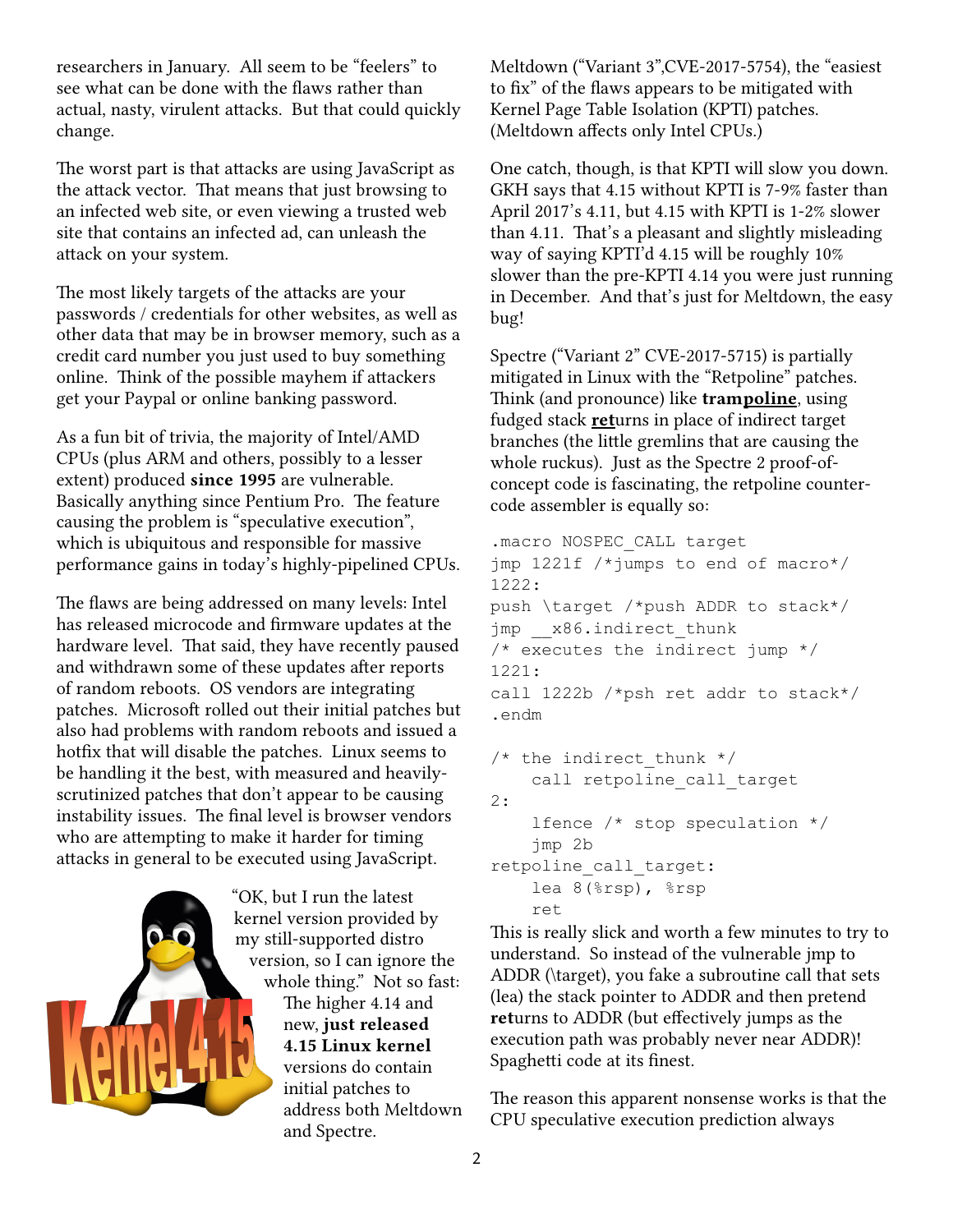assumes we are returning to 2:, and thus executes a lfence/pause (a pipeline stall/barrier instruction) repeatedly. This means that instead of a "maybe we'll jump, maybe not" affecting cache and allowing a side-channel timing attack, we have converted the code path into "we always jump or stop the pipeline", ensuring indirect target addresses are never prefetched into cache. This works because the return stack predictor is distinct from, and not vulnerable to gadget-injection due to cache poisoning like the branch predictor. Voila, you just solved a CPU problem with some tricky code.

Of course, this isn't free. You are effectively disabling speculative execution, and hindering one of the key features of modern pipelines, for this (common!) class of jump. So it will reduce execution speed.

Just to make your life more difficult, retpoline may not completely solve the problem, especially on Intel Skylake (i3/5/7/9 6xxx/78xx/79xx) and newer CPUs. They have a feature that if the Return Stack Buffer underflows the CPU falls back to Branch Target Buffer prediction, which retpoline does not protect. However, some have postulated that the balanced nature of the the stack manipulation may make said underflow rare.

Aside from retpoline, Intel has introduced a fix called IBRS in microcode (and submitted related fixes to the kernel). IBRS has been getting a bad rap. Linus has said this is "COMPLETE AND UTTER GARBAGE":

*Intel is not serious about this, we'll have a ugly hack that will be so expensive that we don't want to enable it by default, because that would look bad in benchmarks*

And David Woodhouse says of IBRS:

*So the part is I think is odd is the IBRS\_ALL feature, where a future CPU will advertise "I am able to be not broken" and then you have to set the IBRS bit once at boot time to \*ask\* it not to be broken. That part is weird*

Lyft engineer Matt Klein reported a 20% slowdown due solely to IBRS being on. The jury is out on whether you need both retpoline and IBRS-inmicrocode.

It is becoming clear there are legal, financial and marketing aspects to the whole Variant 2 saga, as well as technical. Some wildly speculate Intel may face lawsuits that could result in a recall of nearly every CPU still in use. Others point out how Intel is working with Linux (and presumably Microsoft) on 64-bit fixes, but leaving 32-bit land and BSDs in the lurch to fend for themselves.

As for Spectre Variant 1 CVE-2017-5753, it appears that recent gcc patches and a complete distro recompile (every userland binary as well as the kernel) may be enough… maybe. Since Variant 2's retpoline may require the same, it seems likely we'll see said distro-wide errata updates in the near future. (Pity Gentoo users.) This is a place where open-source software can shine: such a complete recompile is not just possible but somewhat easy for distros and users, where third party static binaries on systems are non-existent, or can be counted on one hand. Imagine the Windows world! However, even recompiles may not be enough to protect from malicious externally-supplied intraprocess code in JIT compilers, which are used in more places than you'd guess.

All hysteria aside, even with all fixes in place, most home users will not experience enough of a performance degradation to really notice. Business users, HPC, cloud instance consumers, and gamers, on the other hand, may get a bit miffed. Once every mitigation is in place, they could see a noticeable drop-off in performance. However, since all the current fixes are in software or microcode, expect to see tweaks and optimizations added over time.

What about phones/tablets? This is perhaps the worst part, and very few are focusing on it. Android and iOS are basically built on a sandbox model where apps are supposed to be cordoned off but they all (mostly) run as a single non-root user, and so are ripe for the cross-process same-user aspects of Spectre – the same as browsers (sort of).

The difference is phone vendors are atrocious at updating the OS of even slightly older phones. Most phones that have a release date (not a bought-date!) of more than one to three years ago do not receive any OS updates. So while you may be using a modern, patched browser on your older phone, and gain some protection from js exploits, you cannot trust apps to not contain an exploit, even ones previ